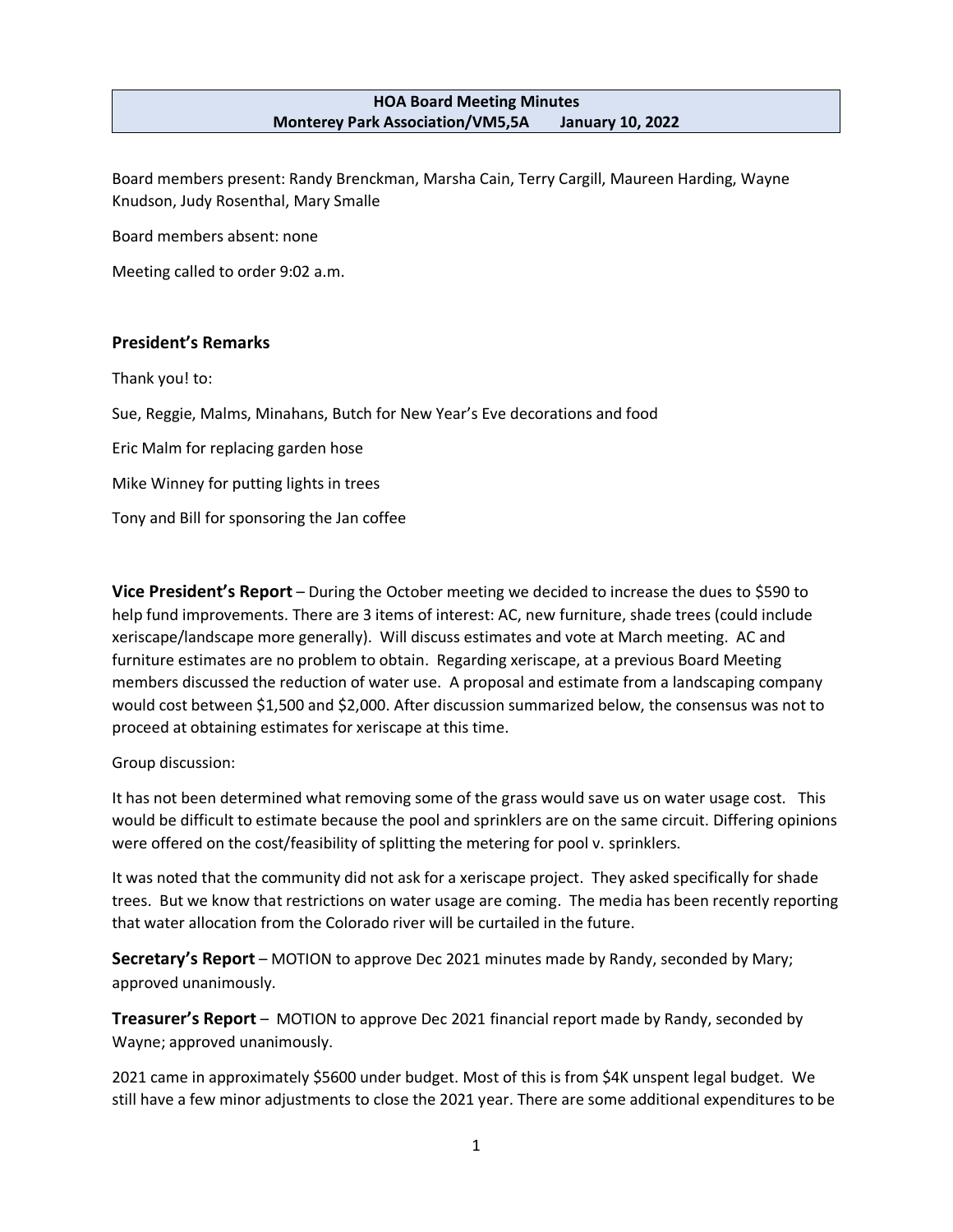noted for transfers to business savings and capital reserves. For reserve after transfer is complete, it will be at approximately s40K.

Regarding business savings account – this account is primarily for unanticipated or overruns, but can be used partially for new projects/improvements depending on what the community wants to do (some cushion must be always be kept for overruns and unforeseen).

Before 2/1/2022, final transfers, dues will be deposited, and we will start our 2022 budget.

# **Old Business**

- 1. Insurance has been paid, approx. \$5K, covers facilities, covers directors and officers liability and volunteer accidents, propose we get additional bids next year
- 2. Historical Preservation Judy met with them recently, they said that they want to address individual units within VM, versus as a combined VM entity
- 3. 79<sup>th</sup> Street Maintenance oleander issue: Judy spoke with the City, we do not own the land adjacent to the street where the oleanders are growing, essentially, the street ends at the wall; the dispute with the 2 HOAs should be worked out between the two communities, if the City becomes involved they may deems the oleanders to be a hazard and may cut them down, we would be relegated to a blank wall; suggestion was made that we split the responsibility continue to allow La Villita to trim the shrubs and then we clean up the debris, since getting LV to address the debris continues to be an issue.

# **Committee Reports** – Committee Chairs

- Pool and Grounds (Bill, Randy) everything ok
- Compliance (Board) nothing to report
- Directory (Joan) please get contact sheets in
- Web Page (Judy for Beth) everything ok
- Ramada Reservations and Supplies (Judy for Gayle) no report
- Ramada Housekeeping (Sue) if we are not going to do furniture right away, then we need to clean table and chairs
- Library (Ann) everything ok
- Real Estate (Judy for Bev Pettit) 6 homes sold in 2021; the highest sold for \$570K, the lowest sold for \$390 (early in the year); 4 homes sold in \$500K range
- Street Lighting (Judy for Craig) no report
- Welcoming (Kathy, Carolina) no report
- Architectural (Marsha) no report
- Special Events (Marsha) had an impromptu game night; if you are interested in game nights contact Marsha
- Cocktail party (Terry) have a party scheduled on Jan 21, and we will combine it as a going away for Maddie Krska
- Coffees (Judy) Carolina will take over for Maddie